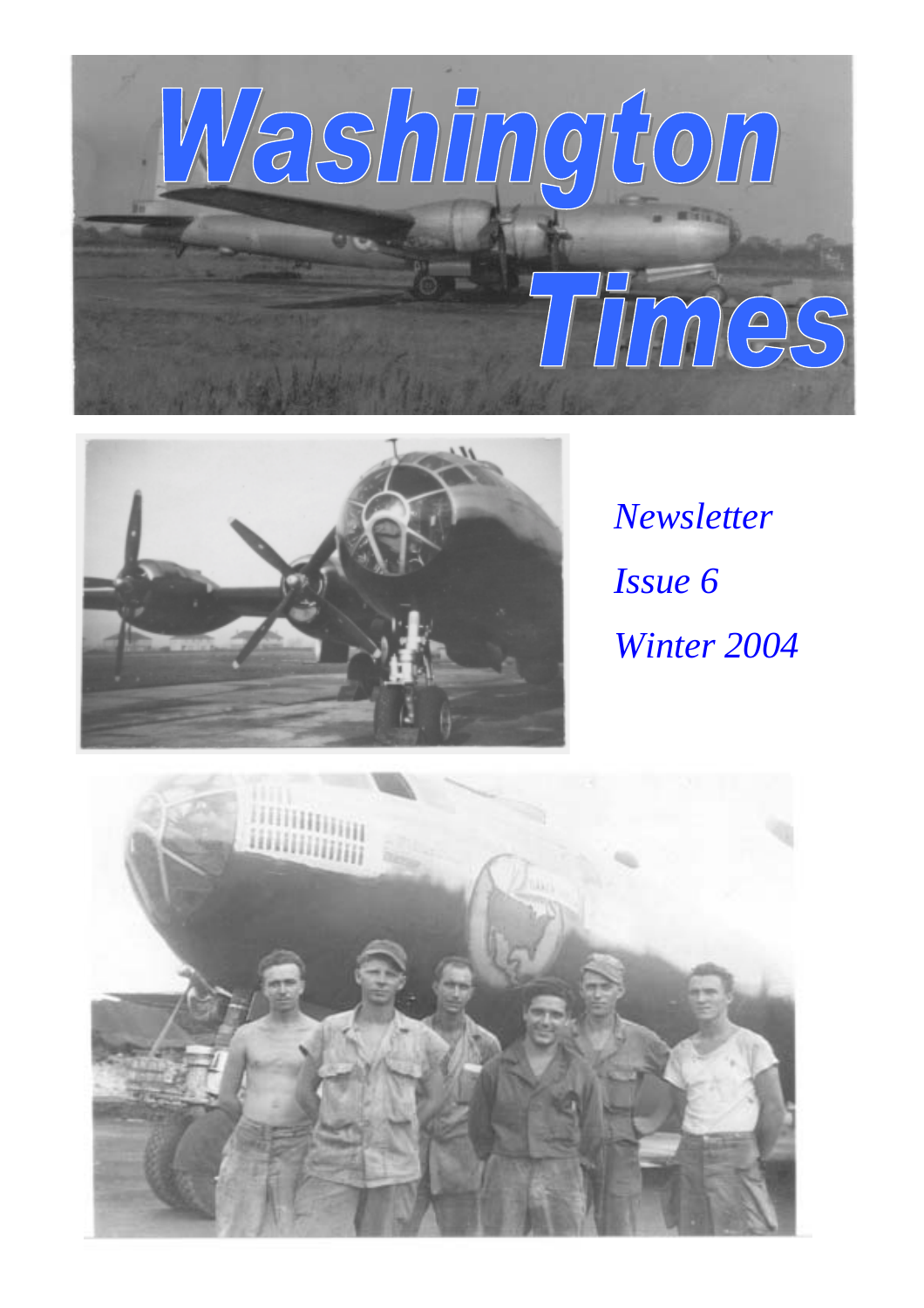# **Cover Photos**

## Top WF512 (44 Squadron) at dispersal, RAF Coningsby (*Ernest Howlett*)

Centre WF498 (149 Squadron) at dispersal, RAF Coningsby. (*Bob Cole*)

Bottom A fine photo showing an unidentified group of ground crew in front of 44-69680, City of Bakersfield, (WF437), almost certainly taken just after the end of WWII as there is evidence of the words 'P.W. SUPPLIES' painted under the wing. P.W. SUPPLIES was painted on those aircraft that took part in the supply drops to PoW camps that started on 27 August. Before the supply drops stopped on 20 September, the  $20<sup>th</sup>$  AF had flown some 900 effective sorties to drop 4,470 tons of supplies to some 63,500 PoWs in 154 camps. However, eight of the B-29s were lost along with  $\overline{77}$  crewmembers – flying B-29s over the vast Pacific was not trouble free even when no one was shooting at you! Note also the black undersides and an impressive 35 mission symbols as well as the typically dirty overalls of the ground crew! A description of one of those missions appeared in Issue Number two (*Tom Adams*)



In keeping with the PoW supply drop theme from the front cover, an aerial view of Isley Field on Saipan showing the B-29s massed on Isley Field, Saipan in preparation for the start of the PoW supply drops. Over 100 B-29s, from every bomb group, are parked on Isley Field's 'Baker' runway. Others, probably from the resident 73rd Bomb Wing, rest on their hardstands.

For the supply drops food, medicines and clothing were packed into 40-gallon oil drums fitted with parachutes. Sometimes the jury-rigged parachutes failed leaving the packed oil drums to plummet to the ground, often smashing their way through roofs or narrowly missing prisoners. Despite the danger though the drops were unanimously welcomed and undoubtedly saved the lives of many allied prisoners in the weeks between the cease-fire and when allied troops could arrive to liberate the prisoners. (*Hap Halloran*)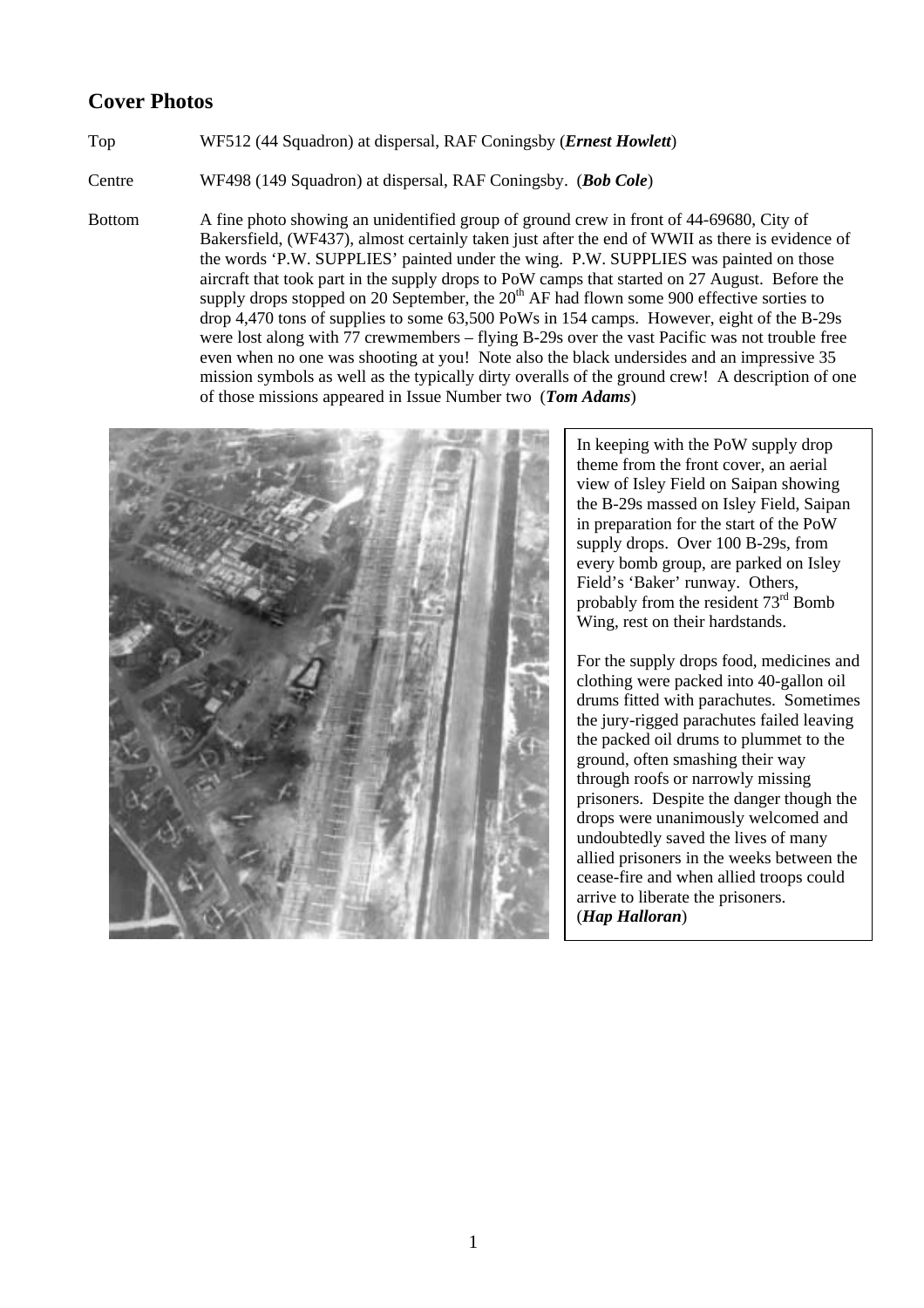# **Letters**

**Paul Hunter**, Flight Engineer on Bad Penny, wrote to correct some points in the article on #274 in the last issue:

Two things in your write up I believe were inaccurate. Firstly, I'm sure the plane we flew on the Singapore mission was not #274. Secondly, on page 10 you refer to a mission on July 29-30 to Tsu and say the plane was flown by Lt Ray Elliott. Captain Ray Elliott flew his last mission on July 12 and left for home on or about July 20. The pilot on July 29-30 would have been Lt. John R. Elliott.

**Gerry Beauvoisin** made several comments on the articles in the last issue:

Stiffkey, like Mike I went to Stiffkey a couple of times and really enjoyed it. Although we tried our damndest – making all kinds of allowances and adjustments I didn't see a drone shot down. As Mike says the bonus was the superb food – the only problem was that one had to get used to the main course and sweet being in the one compartmentalised tray. One trip and you had gravy and custard mixed up!

One thing that surprised us was that the USAF gunners in attendance serviced and armed their own turrets. Whilst we were trained how to arm up on the conversion course I can only remember loading the guns once during my time.

Waddington, I was on 57 Squadron for 1 month at Waddington in 1952 and I can confirm that the Washingtons were based on the far side of the airfield as you said. We couldn't walk to the squadron offices/crew rooms and every morning a couple of trucks were laid on to take 57 Squadron personnel to the far side. Each trade had its own crew room – which didn't make much sense to me. When we were at Coningsby that was changed and we just had the one large communal crew room for the NCOs. We used to light coke fires in the AG's crew room and the favourite trick was to pour some aviation fuel over the coke – throw in a lighted match and slam a blazer in front of the fire. Normally it worked but on one occasion we poured on too much fuel and damn near set fire to the crew room. There was a muffled explosion – flames shot out across the floor and, fortunately for us, they all went out. It was a Saturday morning – not many people about and we got away with it!

**John Francis**, supplied some information on 192 Squadron at RAF Watton:

On completion of my engine mechanic's training at RAF Henlow, my first posting was to RAF Watton, where CSE – Central Signals Establishment was located. A small group of us arrived at Watton railway station and I believe we had to walk to the RAF station, as there was no transport for us. We were housed in some old billets outside the main station and on the road back towards the town. Later we were moved into permanent billets next to the mess.

I was sent to 'Anson' Flight on the opposite side of the main station. The few fabric-covered Ansons were used on Ground Control Landing 'circuits and bumps' exercises. I was given some joy rides by the pilots. After some time I was transferred to 'Washington' Flight who had just received their first B-29, which was very impressive. Soon I was sent to nearby RAF Marham on conversion training on the 18 cylinder Wright Double Cyclone engine and its propellers. I made one mission to West Germany as engine ground crew. I occupied the bomb aimer's position in the nose for take off and landing.

I recall these planes, when fully loaded with fuel, starting their long take off run on the end of the perimeter and then swinging onto the runway to gather maximum speed. The heavy plane would tilt going round the corner. The other three aircraft arrived later. They were parked outside at dispersal points. First line servicing was carried out outside but, scheduled maintenance was done in the hanger. They entered with wingtips just clearing the walls. The tow tractor driver had a very hard time to avoid hitting something and the anxious airman in the pilot's seat just waited to jam on the brakes and the NCO in charge running back and forth with a whistle in his mouth!

192 Squadron was a mystery to me; the B-29s were very heavily loaded with radio and electrical equipment, but we never knew their exact missions. The two bomb bays were fitted with long-range fuel tanks that allowed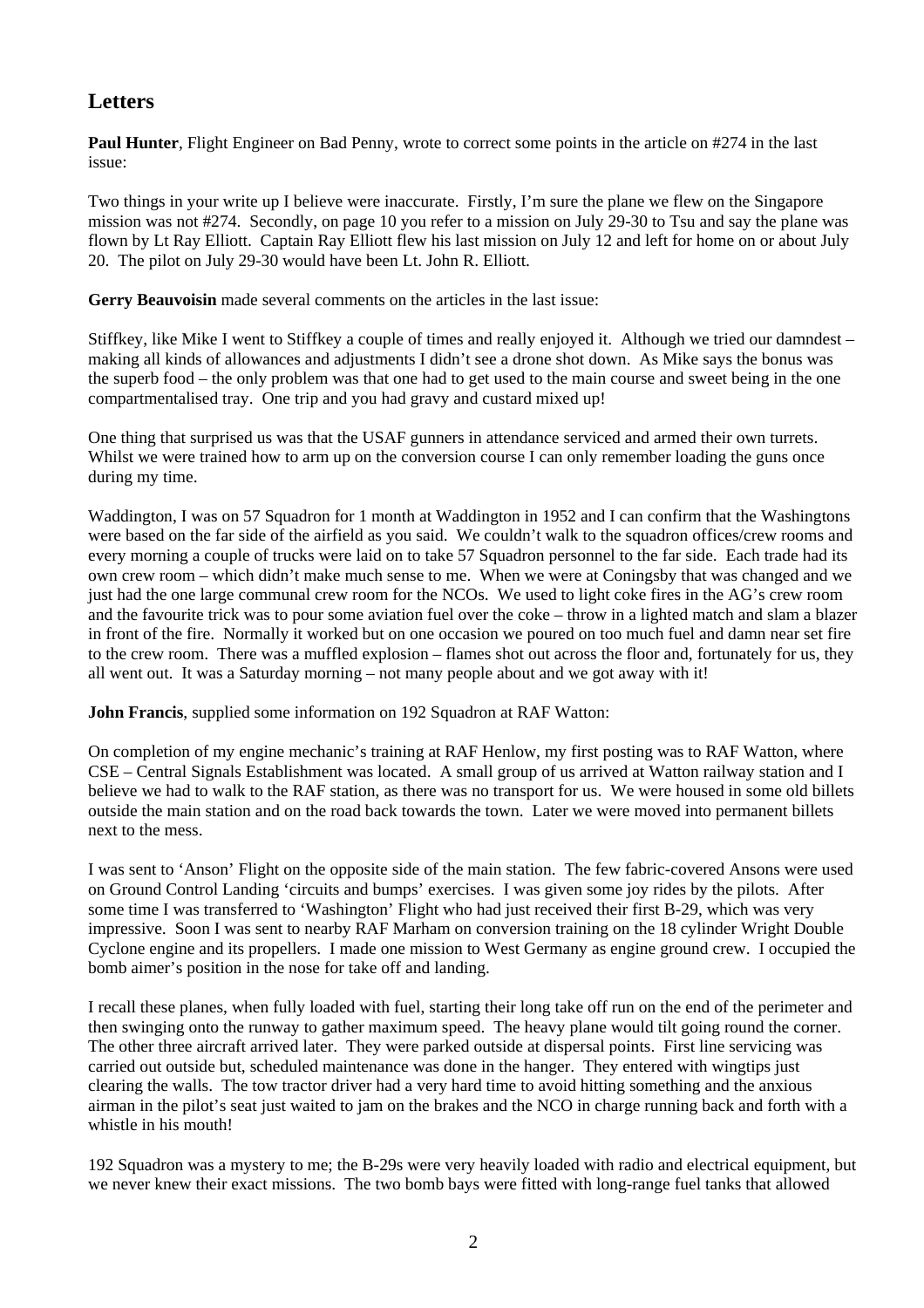very long flight missions. On one occasion a plane returned with an engine failure, a valve had fractured and the broken head dropped into the cylinder. Immediate engine shutdown avoided a serious threat to the aircraft but the broken head was reduced to the size of a golf ball.



A plan of RAF Watton circa 1964. Although a bit after the Washington era most buildings are likely to have kept the same use. Hanger No 1 (just off the plan to the right) was used for Washington maintenance while hanger No 2 housed Lincolns. John Francis was billeted in Barrack Block 103 (lower centre of plan). This plan formed a part of a booklet supplied to new arrivals at RAF Watton and the whole booklet can be viewed on the RAF Watton web site (http://www.rafwatton.info) maintained by Julian Horn. (*Julian Horn*)



An unidentified ELINT B-29 of 192 Squadron undergoing maintenance at dispersal, probably at RAF Watton. Unfortunately no serial can be discerned although it will be either WZ966, WZ967 or WZ968. (*John Francis*)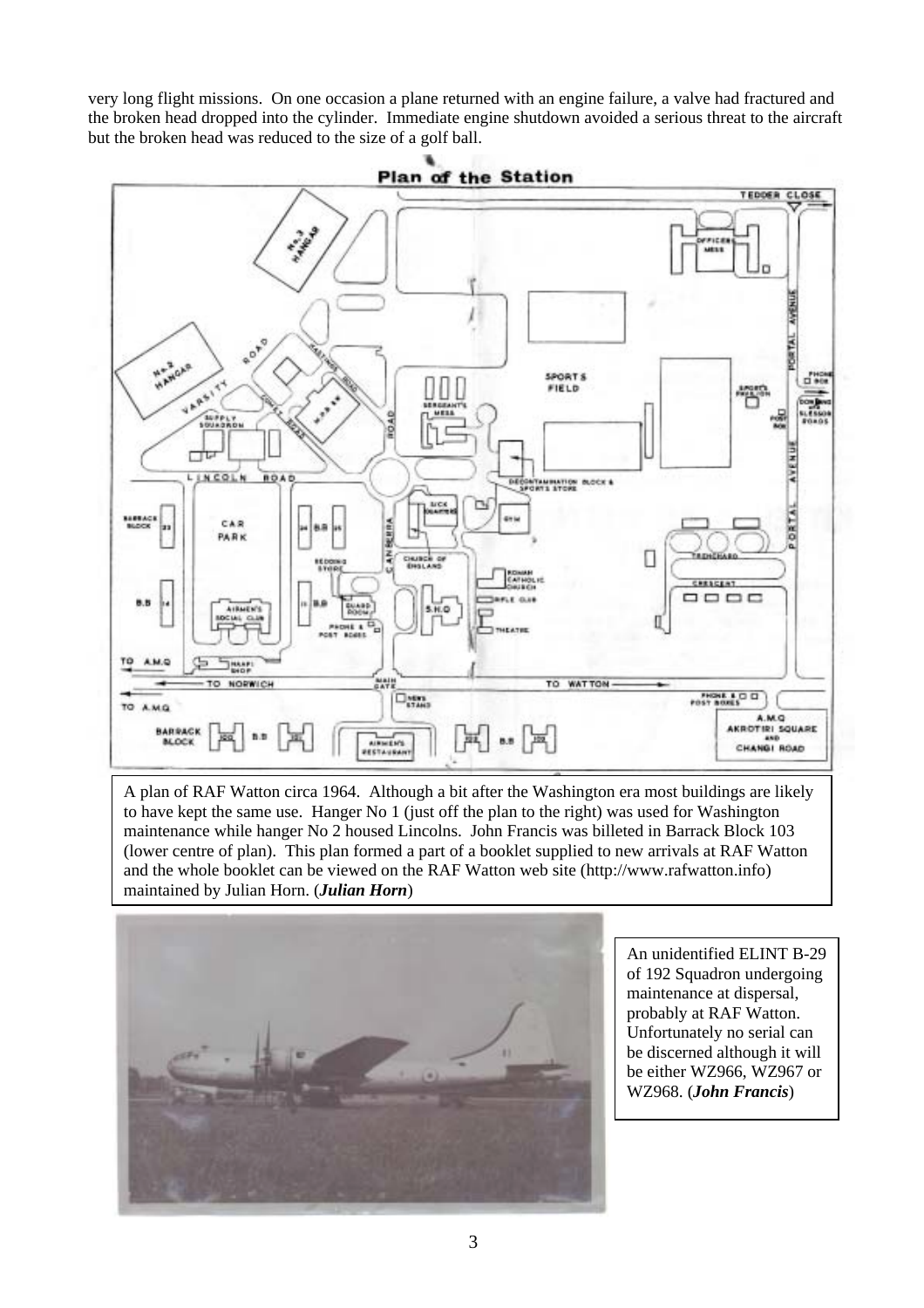# **TOKYO FELT ITS WEIGHT. TOO**



**TANKFUL OF INSURANCE.** Three Yanks wheel a huge gas tank toward a **TANKFUL OF INSURANCE.** B-29 Superfortress at a base somewhere in the Pacific. Tank will supplement plane's usual fuel supply to enable it to make run to Tokyo.

A good newspaper photo of an Auxiliary fuel tank similar to those carried by the 192 Squadron planes. Inexperienced crews within the  $20<sup>th</sup>$  AF carried one or two of these to ensure that they had adequate fuel on their first few missions. As they became more proficient at fuel management the tanks were removed and replaced by more bombs! For reconnaissance or weather missions two such tanks could be carried in each bomb bay giving a total of 2,560 gallons (US) extra fuel. The B-29 in the background is 'Look Homeward Angel' of the  $6<sup>th</sup>$  BG. Not a Washington but serving with the same unit as did WF498. (*William Santavicca)* 



192 ground crew pose in front of one of their ELINT B-29s. Back row L-R: ?, ?, ?, Mike Polson, Joe Binks Front row L-R: John Francis, ?, ?, ? (*John Francis*)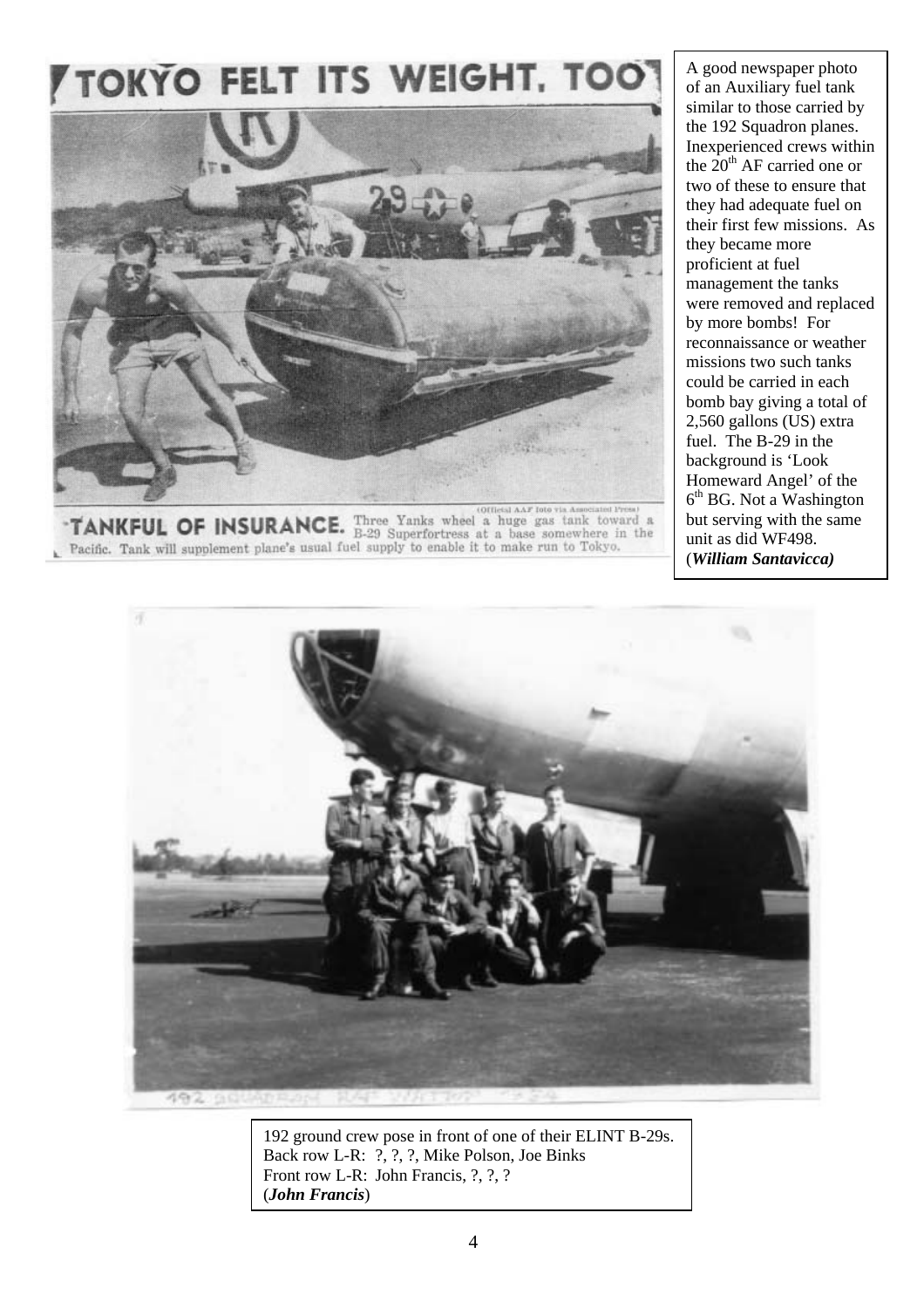**Alan Gamble**, a former radio operator with 90 Squadron also supplied some interesting information on the work of the Washington radio operator and, in the absence of a roster yet, some names of former 90 Squadron personnel that may jog some memories:

I was a commissioned Radio Operator/Gunner and Squadron Adjutant with 138 Squadron on Lincolns at Wyton. I was transferred to 90 Squadron when the two Squadrons were merged to become 90 Squadron at Marham to re-train and re-fit with the Washington.

As far as the Radio Operator's job on the Washington goes I found it fairly boring! My previous Bomber Command experience as Radio Operator/Gunner at least had some variation. Helping the navigator with the direction finder for instance and attending to various other minor matters as well as being a spare gunner. The layout in the Washington put the D/F loop and direction finder in the navigator's position. The most I could do other than long range W/T communications was to obtain bearings and fixes from ground facilities. The navigator even had control of the Very pistol. With the four main gunners, including the CFC, at the back-end beyond the tunnel and bomb bays, the only gun position that I was likely to have to use was the bomb aimer's position, and even then not when on a bomb run or when the CFC had switched control to another position. My position was tucked around the back of the forward upper four-gun turret and a fair old racket they made when fired! That was about the only exciting thing that ever happened apart from having to go into the forward bomb bay to check for and, if necessary, clear hang-ups.

Names from my logbook for 90 squadron follow:

M/P Hole, Flt Lt (Ben) Porterfield (my pilot on 90 Squadron) Flt Lt Shuster Flt Lt Whitehead Flt Lt Brand Sgt Green (my first co-pilot) Sgt Vickers (another co-pilot) P/O Hedges (co-pilot) Sgt Croot (co-pilot) Capt Wood (USAF exchange officer) S/Ldr Sloane (CO of 90 Squadron) Flt Lt Bristow F/O Stirrup (our new co-pilot) F/O Clements S/Ldr Cairns (signals leader on both 138 and 90 Squadrons – replaced me as Squadron Adjutant) F/O Gibbs (our navigator)

# **Questions?**

The articles in this issue raise a few questions from me that I hope you can answer!

First, I have just finished reading the book 'The Final Mission' that deals with a B-29 crew on one of the last bombing missions of WWII. The co-author of the book, a radio operator, had a combat position of looking out of the navigator's astrodome in the tunnel to act as an extra scanner for fighters etc. Did RAF radio operators have a similar combat position?

Secondly, as most people know, the USAAF flew daytime bombing missions in large formations. Although there are some photos of RAF B-29 formations these are normally associated with ceremonial events or air shows. Did any of you practice daytime formation-bombing attacks with B-29s? If so, how large were the formations and, in the absence of the large and vivid unit markings as carried by the USAF B-29s, how did you find your place in the formation?

Thirdly, 192 Squadron used auxiliary fuel tanks to increase their range. John King has confirmed that 44 squadron never used these but can anyone from other squadrons ever remember carrying them?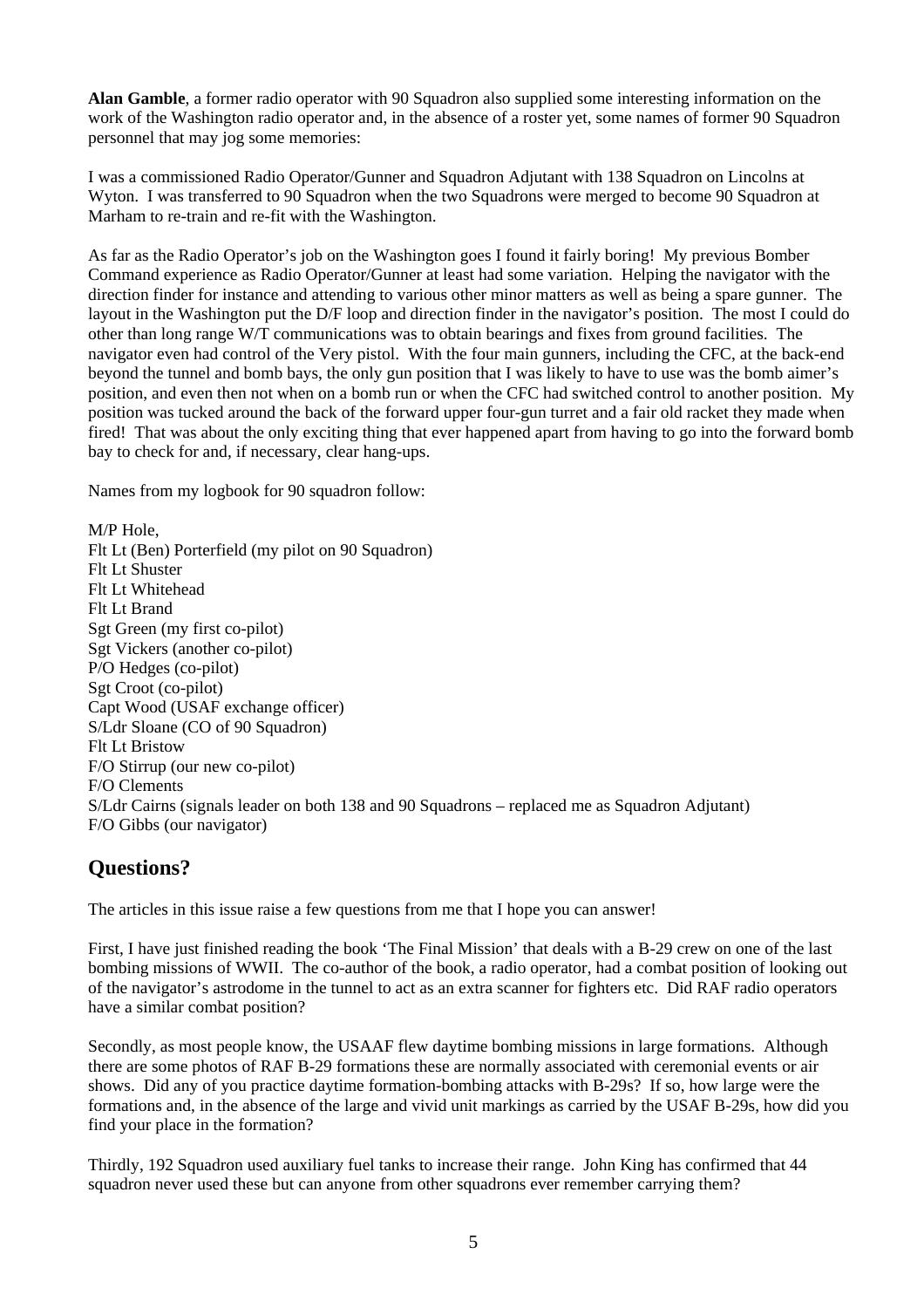# **Leconfield Air Gunner's Society**

The photos from Roy Arnold on gunner training at Leconfield caused much interest from the other Leconfield gunners not least because there is a Leconfield Air Gunner's Society (LAGS) that meets every year and both Peter Morrey and Mow Mowbrey requested that I mention the society here. If any Leconfield trained gunners would like to join the society – or simply find out more then please contact Peter Morrey:

Tel: 01429 282527

or write to:

Peter Morrey, 17 Pikeston Close, Hartlepool, TS26 OLG



## **LAGS re-union July 2002**

Second from left in back row, Keith Dutton (90 Sqdn). Second from left in front row Mow Mowbrey (57 Sqdn). Third from left in front row is Iain Robertson 50 years on from Roy's photo. (*Peter Morrey*)



## **LAGS re-union July 2001**

L-R Peter Morrey (57 and 115 Sqdns), Mike Davies (90 Sqdn), Peter Kilminster (never served on a squadron!). (*Peter Morrey*)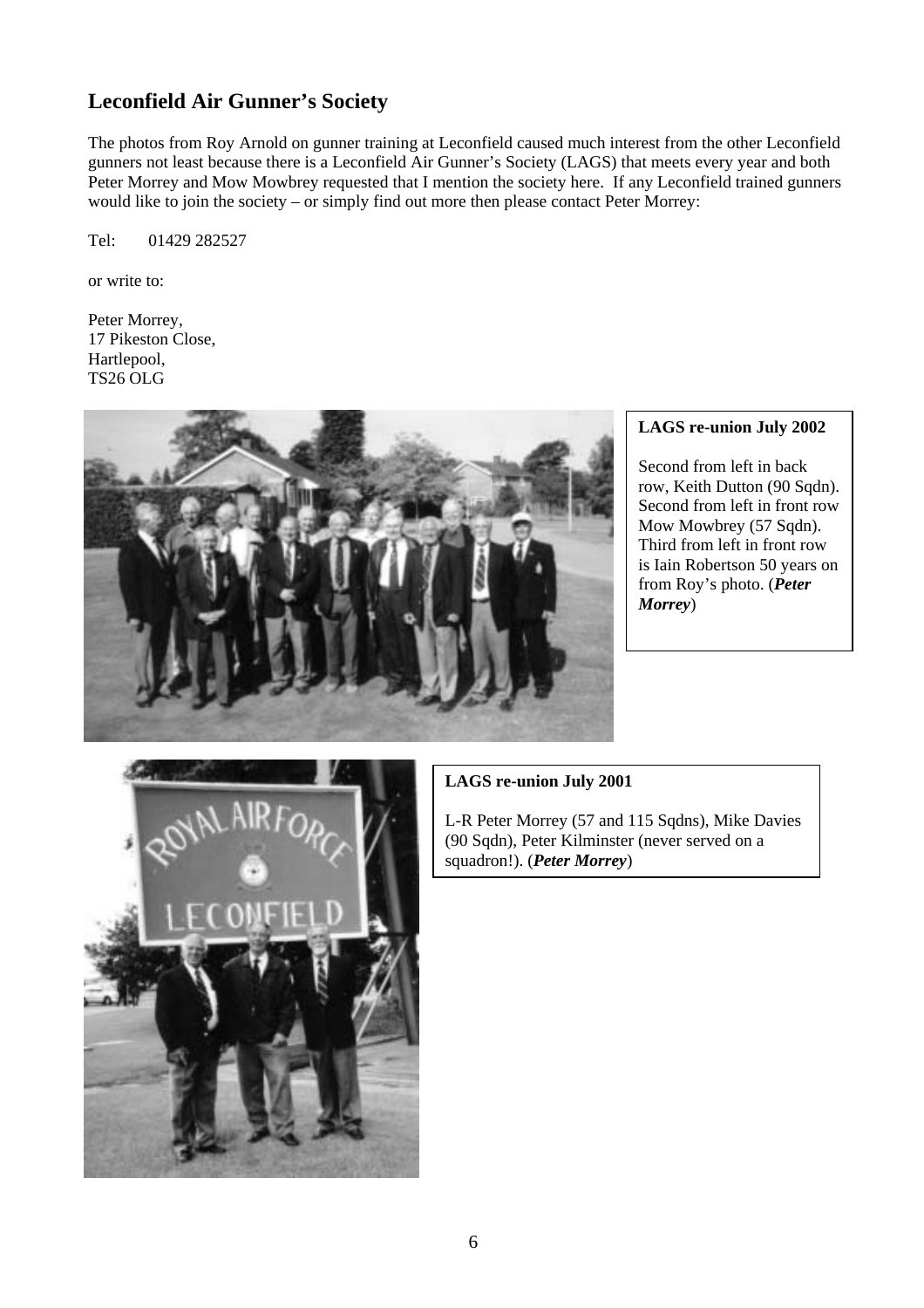# **Aircraft in Detail – WF498 (44-61688)**

Like most Washingtons, WF498 was a B-29A and had therefore been built at Boeing's Renton plant (all B-29As were built at Renton). She was accepted by the USAAF on 11 May 1945 before moving to the modification centre at Birmingham, Alabama. After a month there she was assigned to the 2<sup>nd</sup> Air Force at Topeka AAF before moving to San Francisco on 15 July 1945 at the start of her deployment to the Pacific Theatre of Operations and the 20<sup>th</sup> Air Force. What date she arrived in the Marianas is not recorded although she was assigned to the 24<sup>th</sup> Bomb Squadron, 6<sup>th</sup> Bomb Group, 313<sup>th</sup> Bomb Wing at North Field, Tinian. Little is known of her operational service except that she took part in the final bombing mission flown by the  $6<sup>th</sup> BG$ . This was a daylight maximum effort to the marshalling yard at Marifu on 14 August 1945. The  $6<sup>th</sup>$  BG planes took off from Tinian in the early morning and bombed their target between 1225 and 1319, dropping 710 tons of bombs. Although 40 of the attacking B-29s diverted to Iwo Jima none was lost.

After the Japanese formally surrendered, on 2 September 1945, the US rapidly reduced its forces and the  $20<sup>th</sup>$ AF was no exception. The older B-29s returned to the US in what was known as the Sunset Project. Late arrivals, like 44-61688 however, remained in the pacific to form what was by then know as the Far East Air Force (FEAF). The only heavy bomber unit in the FEAF was the 19<sup>th</sup> BG based at North Field on Guam and it was to this unit that 44-61688 was assigned.

On 17 May 1948 44-61688 was transferred from the FEAF to Strategic Air Command (the 19<sup>th</sup> BG was the only US heavy bomber unit not in SAC) and the  $22<sup>nd</sup>$  BG based at Smoky Hill AFB in Kansas. She did not however remain with the 22<sup>nd</sup> BG for long being assigned to Air Material Command for storage at Kelly AFB on 19 November 1948. Here she stayed until being reactivated on 21 November 1950 in preparation for delivery to the RAF under what was known as the Military Assistance Program.

44-61688 was accepted by the RAF as WF498 on 8 December 1950 and allocated to 149 Squadron at RAF Marham. Here, Bob Cole was one of her ground crew and some details of the use made of her by the RAF were included in Issue 1. On 26 March 1953 WF498 was transferred to 35 Squadron before moving to the disposal flight on 24 April 1953 from where she returned to the US on 22 July 1953. What befell her in the USA upon her return is not known although it is likely that she was stored at Davis Monthan before being reclaimed (or scrapped).



Although not directly related to any Washington, I think this photo symbolises the end of the War in the Pacific very well. It shows a 330<sup>th</sup> BG B-29 (K-29 captained by Lt Ray Smisek) turning off the runway having landed after this group's final mission. Unlike  $44-61688$  and the  $6<sup>th</sup> BG$ , the 330<sup>th</sup> BG flew a night bombing mission over the night of 14-15 August 1945. While still several hours away from Guam on the return journey the news arrived that the war had ended and the crews set themselves up for their first peacetime landing in a B-29. Capt Paul Schade (pictured), the 330<sup>th</sup> BG chaplain, waited at the end of the runway to welcome each returning aircraft with a victory wave. (*S Smisek*)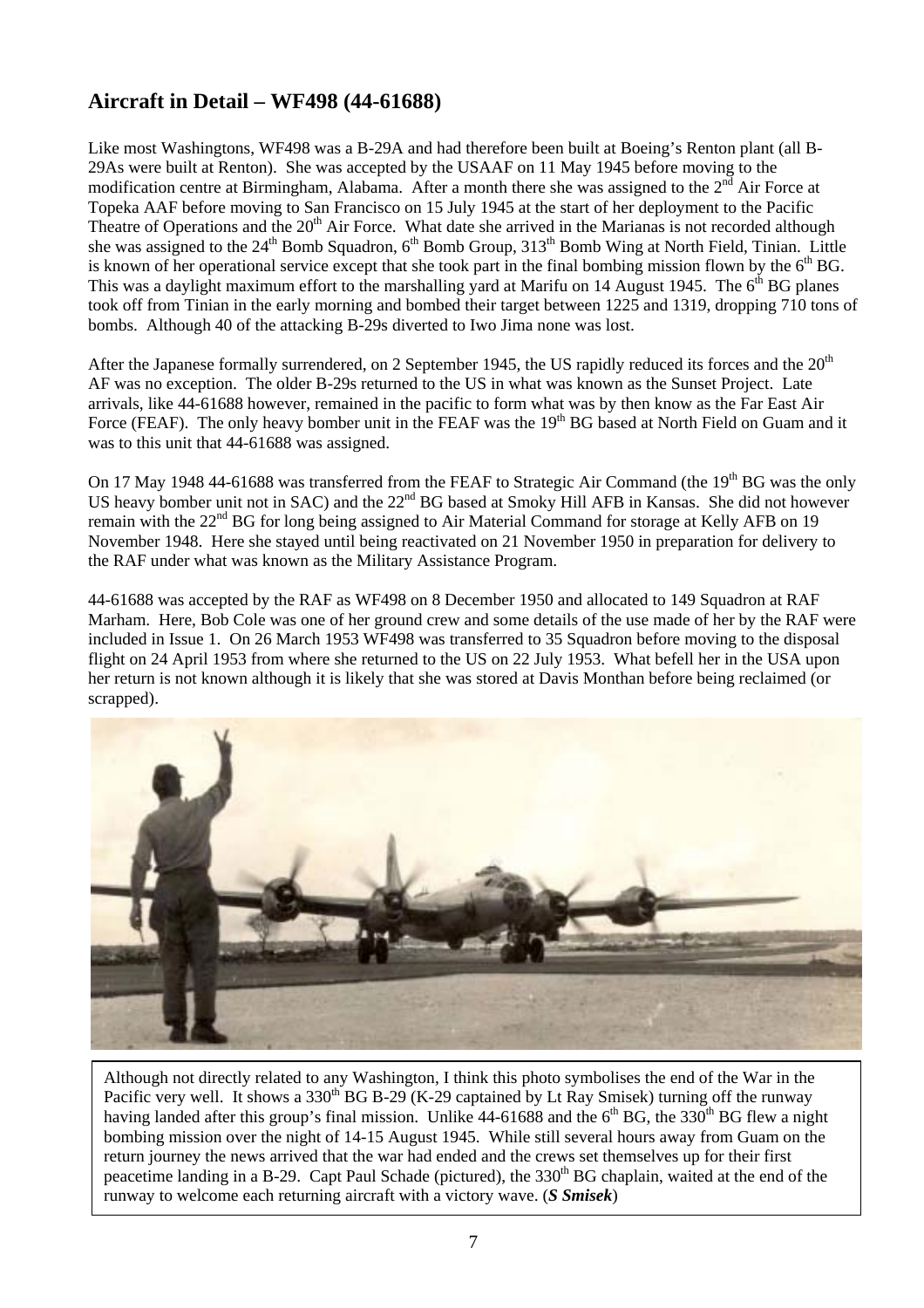| 6th Bomb Group                                                              |                                        |       |
|-----------------------------------------------------------------------------|----------------------------------------|-------|
| <b>MISSION PLANNING</b>                                                     |                                        | Acft. |
| FIELD ORDER No. 120                                                         | S/N's                                  | No.   |
| Flight positions for the last raid, Night of                                |                                        |       |
| 14 August 1945 0619                                                         | 44-69980 - 67                          |       |
| <b>A/C Commanders</b>                                                       | $44 - 69855 - 65$                      |       |
|                                                                             | $42 - 24866 - 51$<br>$42 - 24776 - 57$ |       |
| <b>BIERKAN-67</b>                                                           | $44 - 24872 - 56$                      |       |
| CHRISTIE - 65<br>PATTERSON - SI                                             | $42 - 24878 - 53$                      |       |
| REED - 57<br><b>BUNTING - 55</b>                                            | 44-69831 - 52                          |       |
| $RUSSOW-56$                                                                 | $44 - 61803 - 55$                      |       |
| VINCENT - 53<br><b>KUBICEK-39</b><br>SEMONIAN - 62                          | $42 - 24880 - 62$                      |       |
| <b>COMERFORD - 54</b><br><b>TRIPLET - 52</b>                                | 44-70069 - 59                          |       |
|                                                                             | 44-69847 - 54                          |       |
|                                                                             | $44 - 61635 - 8$                       |       |
|                                                                             | $44 - 61784 -$                         | -7    |
| $JONES -$                                                                   | $42 - 24874 - 4$                       |       |
| <b>BEREZNOFF-7</b><br>LITCHFIELD-4                                          | $44 - 61905 - 18$                      |       |
| <b>RODGERS-18</b><br><b>RERRY-16</b>                                        | $42 - 24885 - 5$                       |       |
|                                                                             | $44 - 61558 - 13$                      |       |
| <b>BRYANT-5</b><br><b>HURD-13</b><br>MORINO-2<br>$GUAY-12$                  | $42 - 24825 - 14$                      |       |
| HOLTZCLAW-14<br><b>HOWEIT-10</b>                                            | $44 - 69865 - 16$                      |       |
|                                                                             | $44 - 61549 - 2$                       |       |
|                                                                             | 42-94063 - 12                          |       |
|                                                                             | $44 - 61688 - 10$                      |       |
| TREEMAN-26                                                                  | $44 - 70150 - 26$                      |       |
| LEMME - 27<br><b>BESORE - 36</b>                                            | $42 - 63552 - 27$                      |       |
| RUSSELL - 41                                                                | $42 - 24884 - 36$                      |       |
| <b>SHARP - 38</b>                                                           | $44 - 61836 - 41$                      |       |
| $GEORGE - 37$<br>JENNINGS - 32<br>CATTS - 40<br>JOSLIN - 33                 | 44-87650 - 37                          |       |
| $OLIVE - 42$<br><b>SMITH - 30</b>                                           | $44 - 69667 - 32$                      |       |
|                                                                             | $44 - 69757 - 42$                      |       |
|                                                                             | 44-61686 - 38                          |       |
|                                                                             | $42 - 94042 - 40$                      |       |
| <b>WILSON - 17</b>                                                          | $44 - 69672 - 33$                      |       |
| ARANT-15<br>FRANK - 39                                                      | 42-24868 - 30                          |       |
|                                                                             | $42 - 24835 - 17$                      |       |
| MEADOWS-9<br><b>TUCKER - 58</b>                                             | 44-87734 - 15                          |       |
| CRUMPTON-35<br><b>HENSHAW-11</b><br><b>HARP-61</b><br><b>CHRISTENSEN-60</b> | 44-69744 - 39                          |       |
| DISOSWAY - 34                                                               | $44 - 69864 - 9$                       |       |
|                                                                             | $42 - 24901 - 35$                      |       |
|                                                                             | $42 - 65281 - 11$                      |       |
|                                                                             | 42-93901 - 34                          |       |
|                                                                             | 44-70006 - 58                          |       |
|                                                                             | $44 - 70124 - 60$                      |       |
|                                                                             | $42 - 24783 - 61$                      |       |
|                                                                             |                                        |       |

Formation chart for the 6<sup>th</sup> BG's final bombing mission of WWII. This was indeed a maximum effort mission as it included four formations. Most missions used three of the eleven plane formations, one for each squadron in the group, giving 33 planes per group (out of a possible 45). To put up 43 of the group's 45 planes at this stage in the war was quite a feat and reflected well on the hard work done by the group's ground crews. 44-61688 is the highlighted plane captained by Lt Howett. (*Bill Santavicca*)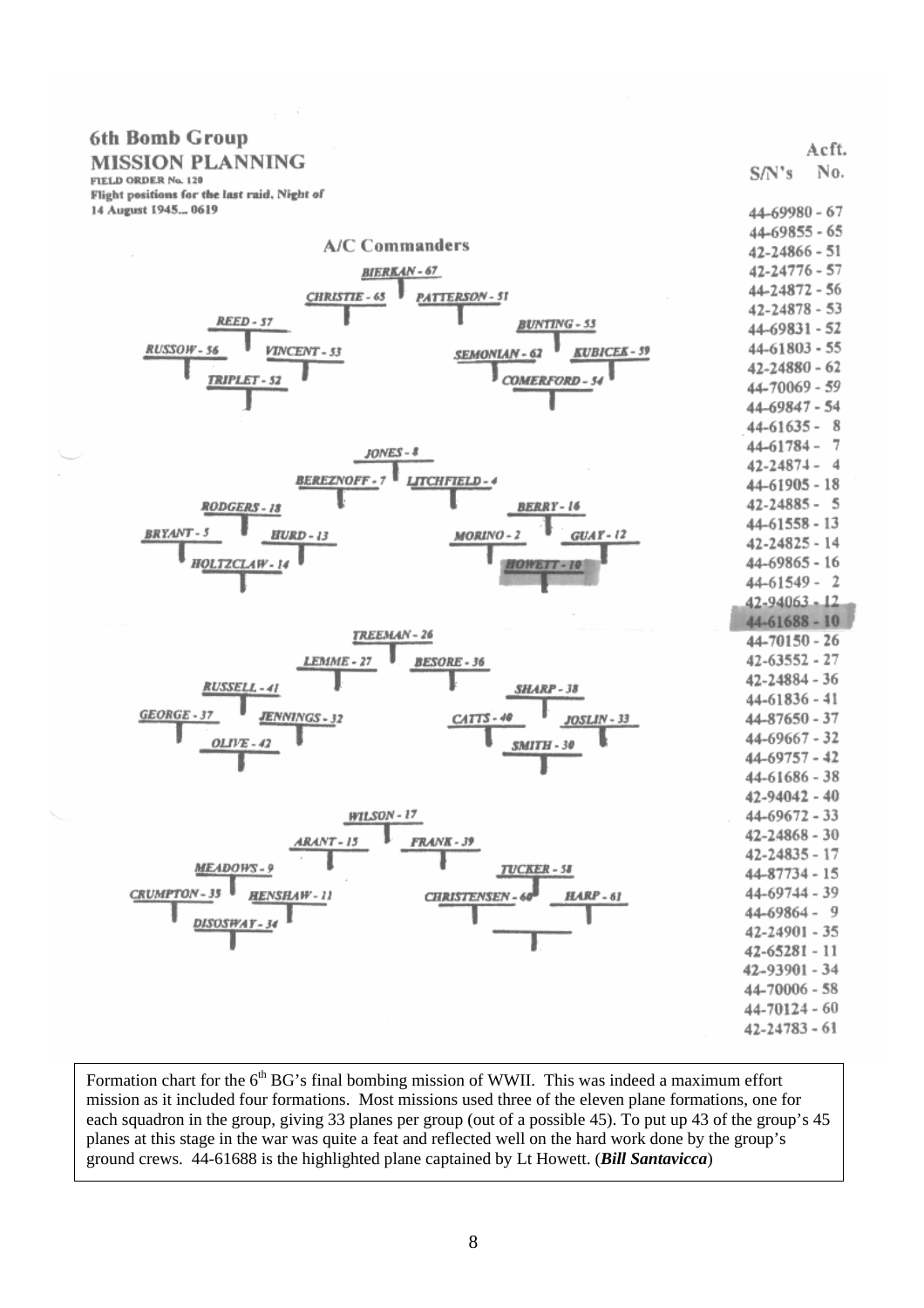## **Black Bottoms**

There has been some debate as to when, or even if, USAAF B-29s received black bottoms during WWII. As can be seen in the photo on the cover, some B-29s did receive black bottoms in a field paint job while others were finished with black bottoms by the factories. However, the modification was not ordered until late in the war and so most B-29s remained silver. As it happened, one of the Washingtons was involved in the test of black bottoms carried out by the  $20^{th}$  AF. This was 44-69680 (WF437 – see photo on front cover) being one of the B-29s allocated to the  $28<sup>th</sup> BS$  of the 19<sup>th</sup> BG that was assigned for the test. The test and its results were described by Vern Chandler, 44-69680's commander:

The March 1945 series of large scale, low altitude incendiary raids on Japan's major cities initiated by Gen. LeMay resulted in many airplanes shot down by antiaircraft guns. The Tokyo area alone had about 300 heavy AA guns with some guided by searchlights and others by radar plus many smaller caliber guns. As Pathfinders, we were "coned" by searchlights for 3 1/2 minutes at 5,000 feet on our bomb run up the inlet to Nagoya. Our tail gunner, Andy Kerzner, was reporting "Flak exploding behind us at our level", then "Getting closer!" We were using maximum continuous power to indicate 250 mph. When the bomb bay doors opened, our speed slowed, but we were on the final bomb run and trained to maintain our heading and level altitude so took no evasive action. Fortunately, the AA gunners failed to hit us and we bombed accurately before escaping to higher altitude in the darkness around the city. Our copilot, John Stevens, had previously completed a tour with the Royal Air Force over Europe in Lancaster night bombers and said that over Germany we would have been dead!

As a result of the numerous losses, our commanders obtained Gen. LeMay's approval to try painting the bottoms of the airplanes black to make them less visible to searchlights. Our  $28<sup>th</sup>$  Squadron was chosen to test the effectiveness and several of our airplanes were painted lamp-black on the bottom in May 1945. We flew several low level night missions and found that searchlights passed over the black airplanes to center on the more visible silver ships.

A day after returning from one of these missions, I was summoned to the office of Col. John Money, the Group Operations Officer. He said "Capt. Chandler, you are to brief Gen. LeMay tomorrow on the results of the black paint project."

I said "Who, me?" I had never been before a command level staff meeting and definitely not before the mighty Gen. LeMay! Nevertheless, I went to the 20th Air Force staff meeting and spent just 2 or 3 minutes telling them that black was very effective to ward off searchlights. When I finished, Gen. LeMay asked his staff officers "Any questions?" There were none and he turned to the Director of Maintenance saying "Paint 'em." Thereafter, all B-29s of the  $20<sup>th</sup>$  Air Force had their bottoms painted a glossy black!

The following is an additional note by Darrell Landau, an engineering officer who arrived on Guam just before the end of the war. He served with the  $19<sup>th</sup> BG$  and is now the  $19<sup>th</sup> BG$  Historian:

When I arrived, most of the  $28<sup>th</sup>$  Sqd planes bellies were painted the dull lamp black, the test case aircraft, and only the new ones sported a glossy black. I was told this was for evading searchlights. Though those with the dull black always had a kind of dirty look, it seemed they could more readily avoid detection than those with glossy black. I have no idea why LeMays order "paint em" resulted in the glossy black. Someone probably thought it would be smoother and they would fly faster, or thought they would look cleaner, or they may have just run out of dull lamp black paint.

Generally a large order paint job was done at the service center but not always. Often the numbers on the side of engine cowling was done at the Squadron level. When it came time to paint "PW SUPPLIES" under the wings after the war ended, it was done by the Squadron in dull yellow paint. The fellows had trouble with the spray gun nozzle clogging. Thus I believe this is the reason they changed to the use of glossy black.

It seems that those plane given the field paint job (or perhaps only those that received the dull black paint) had the paint removed after the war. This can be seen on 44-69680 because when she arrived in the UK at the start of her RAF career she was once more in overall silver finish. WF498 on the other hand served in the RAF with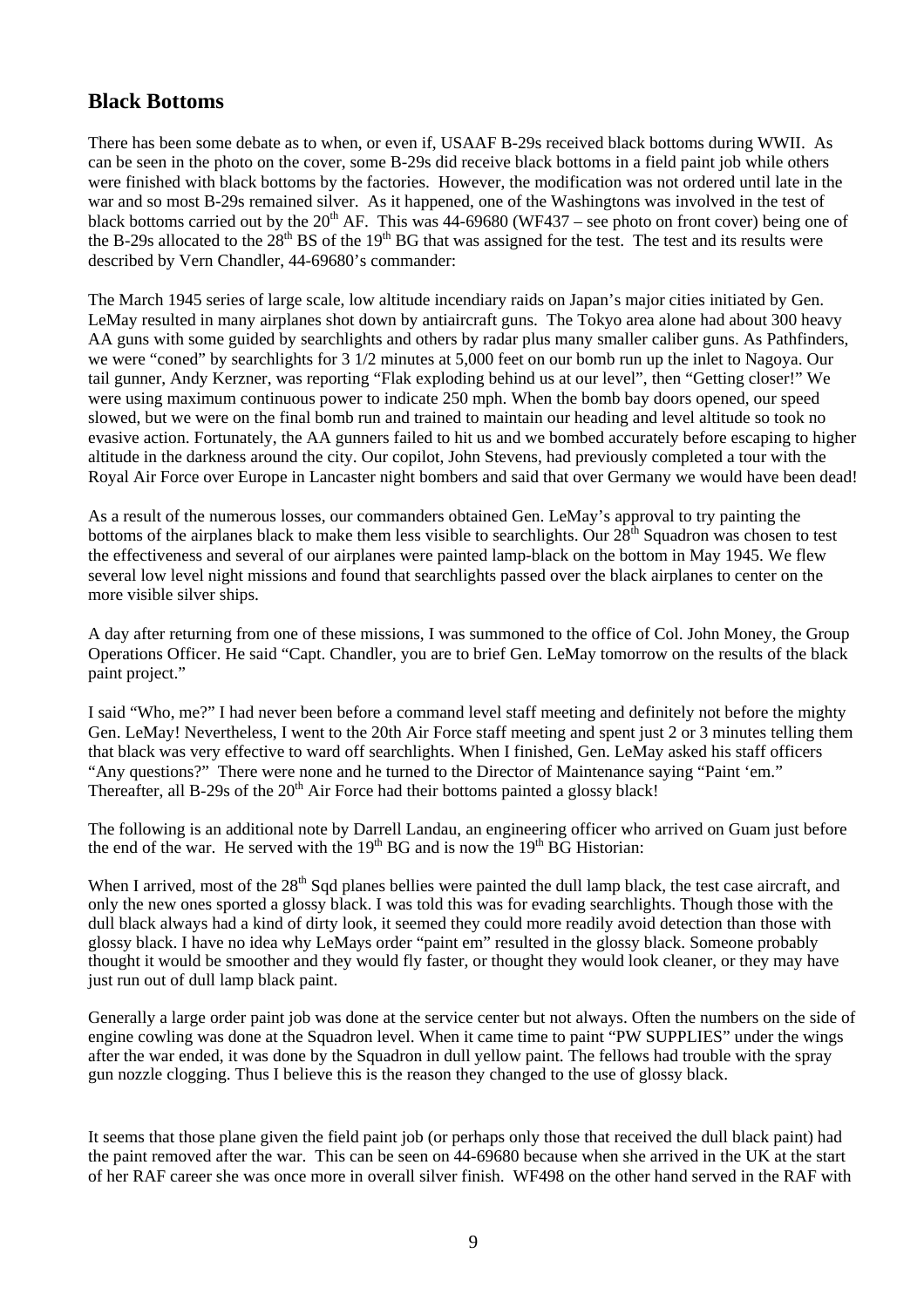black undersides and, although I have not managed to track down any photo of WF498 (44-61688) during WWII, I assume that the black bottom was a factory applied one that was kept after the war! If anyone has any information on this please let me know!



44-69680 (WF437) landing at RAF Marham at the end of her delivery flight on 22 March 1950. WF437 was the first Washington to arrive and landed on three engines after a severe oil leak forced the number 3 engine to be feathered while still over the Atlantic. (*Jeff Brown*)



A large formation of B-29s, reported to be Washingtons but possibly a USAF Bomb Group. Can anyone remember flying in such a large formation? (*Clive Clarke*)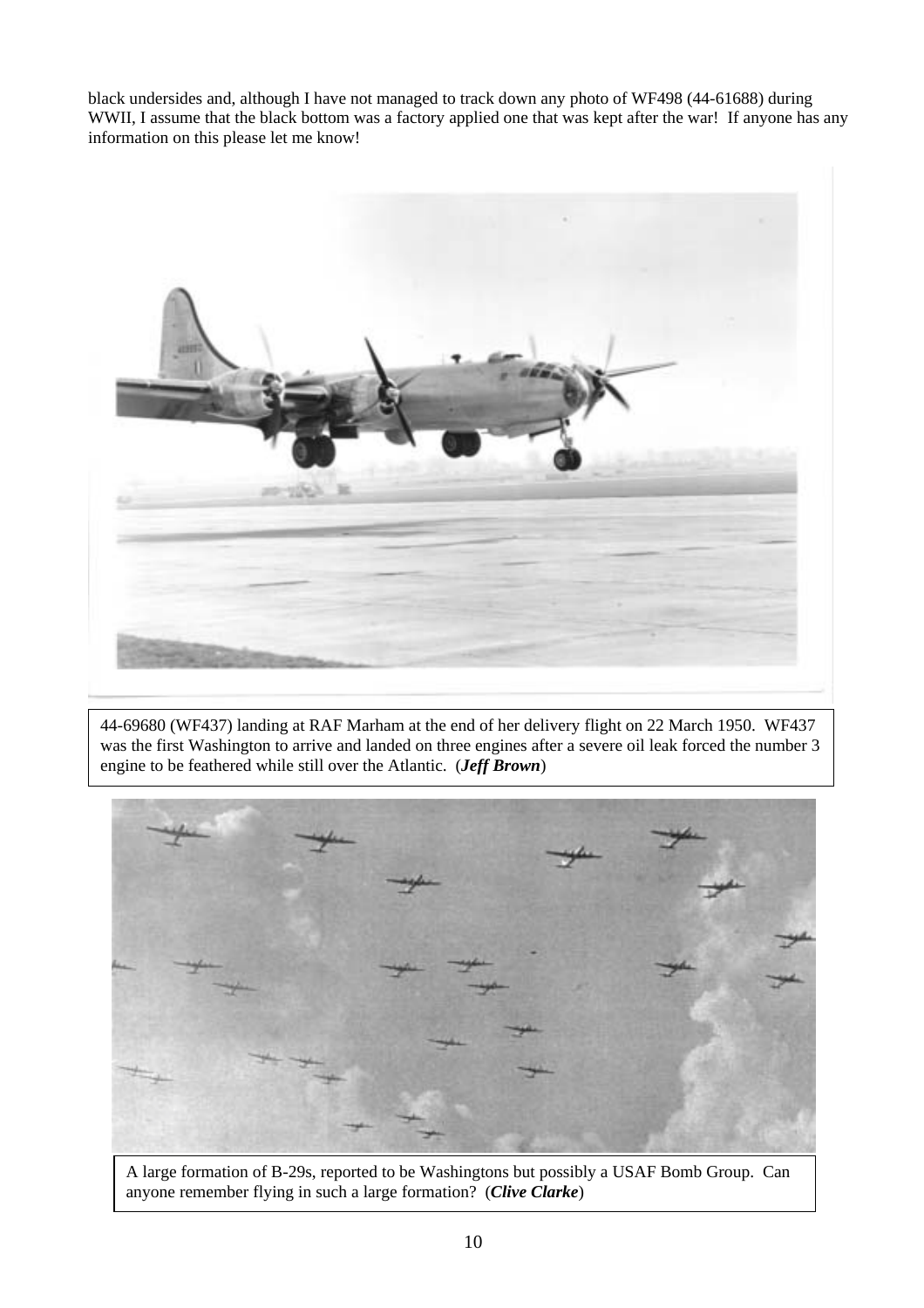# **The B-32 Dominator. An Alternative Washington?**

Most people who have an interest in aircraft will be able to identify the US heavy bombers of WWII as the Boeing B-17 Flying Fortress and Consolidated B-24 Liberator. Fewer, but still many, will add the Boeing B-29 Superfortress to the list. However, there is a fourth US heavy bomber that few seem to know about. This is the Consolidated B-32 Dominator, a plane that entered service only in the closing months of WWII and disappeared completely very shortly afterwards. Why then write about it here in the 'Washington Times'? The answer to this lies in the fact the B-32 was built in response to the same requirement as the B-29 and, in the early development days at least, could well have entered production ahead of its more famous cousin. Had that happened, the  $20<sup>th</sup>$  Air Force could have been equipped with B-32s, the atomic bomb dropped by a B-32 and, in the 1950s, the RAF equipped with them. What follows is a brief history of the development and operational use of the B-32.

In 1937, President Roosevelt was concerned about the apparent paralysis of Britain and France in their dealings with the Nazi regime. Realising that this was largely due to fear of possible Luftwaffe bombing raids on their cities he became intent on preventing a similar situation arising in America. He therefore asked Congress for some \$300 million to allow the Army Air Corps (AAC) to build its strength. This was granted and, on 3 April 1937, the AAC planners were given the go ahead and so the acting chief of the Army Air Corps, General Henry H. 'Hap' Arnold, formed a study board, under the direction of General Walter G. Kilner, to determine the Air Corps' needs.

General Kilner's board reported, in June 1939, and recommended the development of several medium and heavy long-range bombers. Following the submission of this report, General Arnold requested authorisation on 10<sup>th</sup> November to study a Very Long Range bomber. This was granted on December 2, 1939 and a team of AAC engineers under Capt. Donald L. Putt of Air Material Command at Wright Field began to prepare the specification. Once complete, the specification called for a 'super-bomber' could fly at 400 mph with a 5,333 mile range and able to deliver a 1 ton (2,000 lb) bomb load to a target at the half way point. Suitable companies were given the requirement on January 29, 1940 as Request for Data R-40B and Specification XC-218 with responses to be submitted within 30 days. Despite the advanced requirements and almost impossible timescales, all four companies, Boeing, Consolidated, Douglas and Lockheed, responded to the challenge and submitted bids by the end of February 1940.

In April however, following early feedback from the European war, the Army revised the specification to incorporate several modifications, including increased defensive armament, armour plating and self-sealing fuel tanks and all companies asked to re-submit.

In May 1940, the Army Air Corps set up a special Board at the Air Corps' technical centre at Wright Field in Dayton, Ohio under Colonel Oliver P. Echols of Material Command to assess the designs submitted by the four competing companies. This board ranked the submissions and assigned designations in order of preference. Boeing's design (model 345) was the favourite so got the lowest designation, XB-29. Next came Lockheed's (model 51-81-01) as XB-30 then Douglas' (model 332F) as XB-31 and lastly Consolidated's (model 33) was given XB-32.

Because of the Air Corps' policy of having two sources for a new design in case the first choice proved to be unworkable, on June 4, 1940, General Arnold authorised \$85,000 each for the top two companies to allow them to continue refining the design and to produce mock-ups of their designs for wind tunnel testing.

In August however, both Lockheed and Douglas, realising that they were at a commercial disadvantage, withdrew from the competition, leaving just Boeing and Consolidated in the running.

Of the two withdrawn designs, Douglas' disappeared while Lockheed's, which was already based on an armed version of its existing airliner design, reverted to the airliner and eventually became the highly successful Constellation.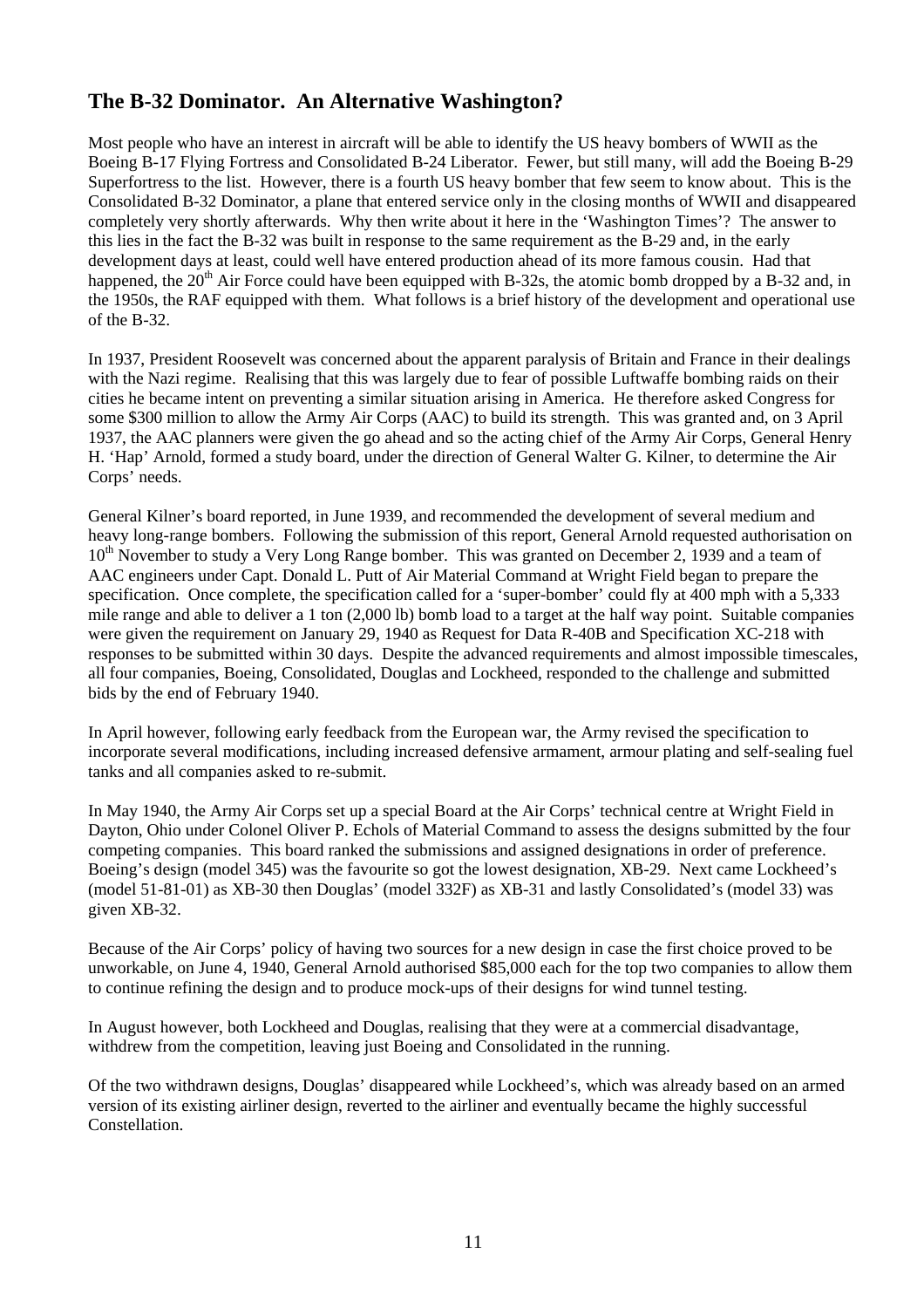Although ranked fourth out of the four, once Lockheed and Douglas had withdrawn, the Army approved the Consolidated design and on September 6, 1940, in parallel with the B-29, placed a contract for 2 prototypes and required the first of these to fly in 18 months time. This was modified in November to include a third aircraft.

Consolidated completed the B-32 mock-ups by late December 1940 although these were later modified to incorporate changes suggested by the Air Corps' evaluation team at Wright Field. The modified mock-ups were finally approved on January 6, 1941. Following this, in June, the Air Corps ordered thirteen YB-32s (service test aircraft).

Consolidated completed the first XB-32 on September 1, 1942, nearly 6 months behind the original date. At this time, the B-32 was still central to the Air Corps' plans that, in the guise of plan Air War Plans Division (AWPD)-1, envisaged a force of some 20 heavy bomber groups (1,700 B-17/B-24s), 24 very heavy bomber groups (2,040 B-29/B-32s) and, somewhat remarkably, 44 groups of very long range bombers (3,740 of the mighty B-36s) to pummel Germany into submission. The heavy bomber groups would fly from England (as indeed they did), the very heavy bomber groups from Northern Ireland while the very long range bombers would fly direct from the US. With pressure mounting to get the very heavy bombers into action, when problems arose with the pressurisation and gun turrets on the B-32, these were removed so that flight-testing could begin immediately. Consequently, the first flight took place on the September 7, 1942 (some two weeks ahead of the rival XB-29).



The second XB-32 (41-142). Note the twin tails and fully glazed nose – both of which would disappear before the B-32 got into production. (*USAF Museum*)

Unfortunately, development problems persisted and, despite the continuation of testing, opposition to the B-32 within the US Army Air Force (USAAF as the AAC had by now been named) was mounting with many officers recommending that the entire programme be cancelled since the B-29 programme was now progressing well. It was not although disaster struck on May 10, 1943 when, after only 30 test flights the prototype crashed just after take off due to a flap malfunction. Although six of the seven-man crew escaped, the pilot, Richard McMakin, was killed and the aircraft along with many vital test records was totally destroyed. This was a terrible set back for the B-32 for not only did testing have to wait until the second XB-32 was ready in July but also several tests would have to be repeated to replace the lost records.

The second prototype, which flew for the first time on July 2, 1943, included the full specifications with pressurisation and the remotely controlled retractable turrets (similar to what was to be installed on the B-29s). Also, by now, the aircraft had become known by the popular, but unofficial, name of 'Terminator'.

The third XB-32 was also delayed by technical problems and was not ready until November. By now the USAAF considered the B-32 to be unsatisfactory and in December declared it as being obsolete by contemporary world standards. To save the programme, Consolidated adopted an enormous number of changes.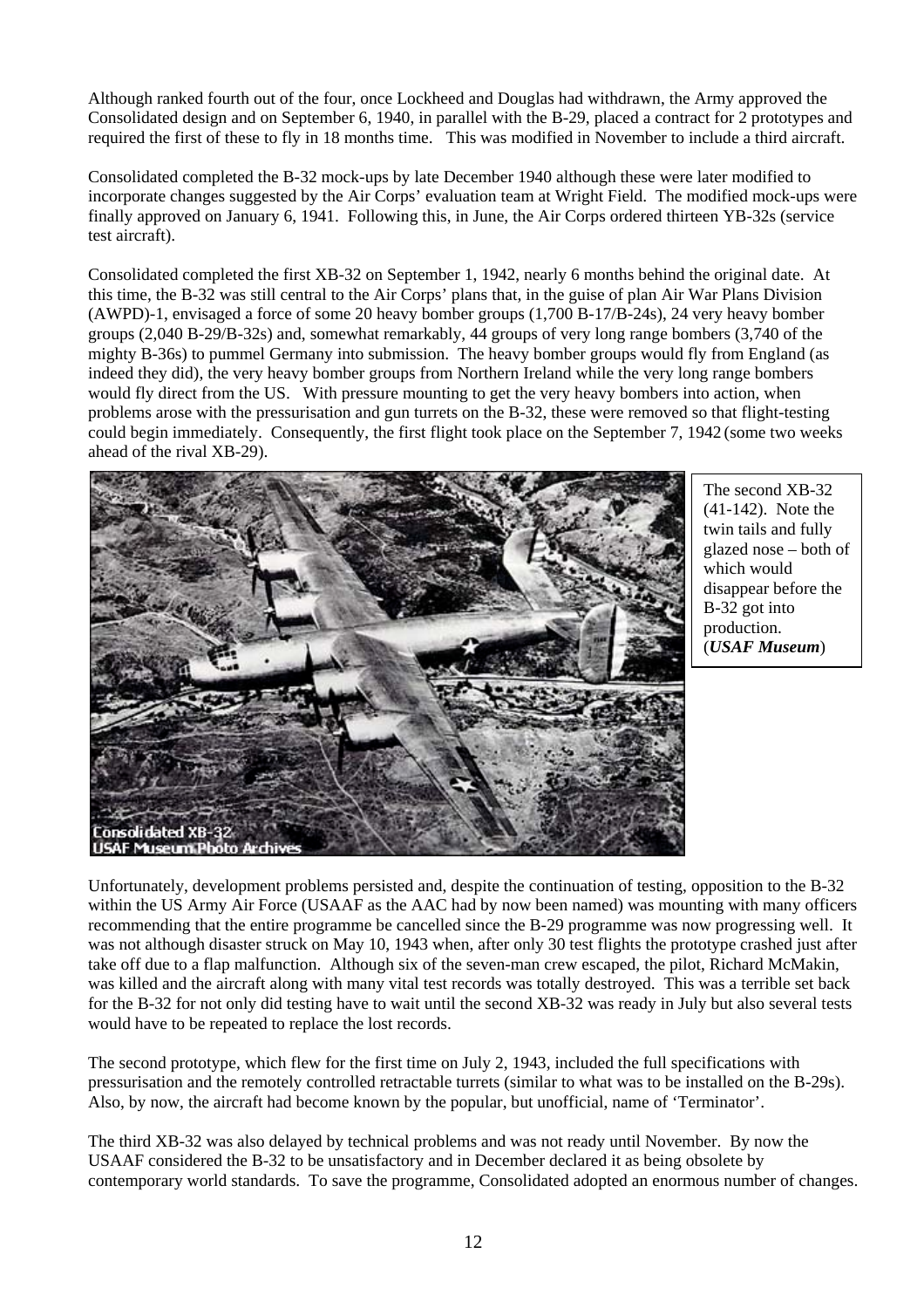These included the replacement of the remote control gun turrets with manned versions, the deletion of pressurisation, improvements made to the fuel, oil, bomb systems, emergency exits, engine nacelles and the bombardier's view. Also, an automatic flight control system was added and the twin rudders replaced, initially by a B-29 fin but later by an even larger single fin. The third XB-32 became the test bed for these changes that were also included on all production models. In fact, the changes were so extensive they represented a virtual redesign of the entire aircraft and resulted in the Consolidated designation Model 34. With these changes, the USAAF increased the orders for B-32s to over 1,500 with aircraft and components to be made at San Diego, Fort Worth, Downey and Chicago.

The production B-32s, by now known as Dominators, were made in two types, Bombers and Trainers (designated B-32 and TB-32 respectively). Forty TB-32s had been ordered in 1942 to allow transition training to start. At that time, the US Army Air Forces wanted B-32s to replace all B-17s and B-24s in Europe in 1944. However, due to the delays not a single B-32 ever made it to Europe and only a handful made it to the Pacific.



B-32 42-108471, the first production aircraft, seen fitted with a single B-29 fin. Note also the revised cockpit and nose layout. (*USAF Museum*)

The first B-32 was delivered on September 19, 1944 although the second was not available until November due to production delays. By mid-December the USAAF had all but given up on the B-32. The few B-32s already delivered were experiencing many mechanical faults and there were also complaints about the quality of workmanship. Many in the USAAF were still recommending that the programme be cancelled and crews transferred to B-29 units. In fact, by the end of December 1944 only five aircraft had been delivered whereas the B-29 had been in combat for nearly six months!

Fortunately for the B-32, Brigadier General Donald Wilson's report on the status of the B-32 in December recommended that despite the difficulties the programme should continue at least until the service tests had ended and that the crew training programme should also keep going. Consequently, January 27, 1945 saw the delivery of the first of the 40 TB-32s.

The service tests showed that the B-32 had many defects; the cockpit had high noise levels and poor instrument layout, the bombardier still had a poor view, the mechanical systems were inadequate and there were numerous undercarriage failures. In fact, undercarriage problems would result in the entire fleet being grounded briefly in May 1945. In addition to these, problems, the B-32 also suffered from the same engine difficulties that beset the B-29 with numerous fires being started. In its favour, the B-32 was a stable bombing platform, had good landing and low speed handling characteristics, was afforded good protection by its manned turrets and was relatively easy to maintain. Also, many of the identified defects were eliminated in the production aircraft either by design changes or better quality control.

In March 1945, General George Kenney, Commander of 5<sup>th</sup> Air Force travelled to Washington to ask for increased strategic aircraft for his air force. He wanted B-29s, but due to higher priorities elsewhere, settled for B-32s and after demonstrations in Washington, it was agreed that a combat evaluation of the Dominator would be carried out. The evaluation called for 11 combat missions and if successful, the B-32 would re-equip all B-24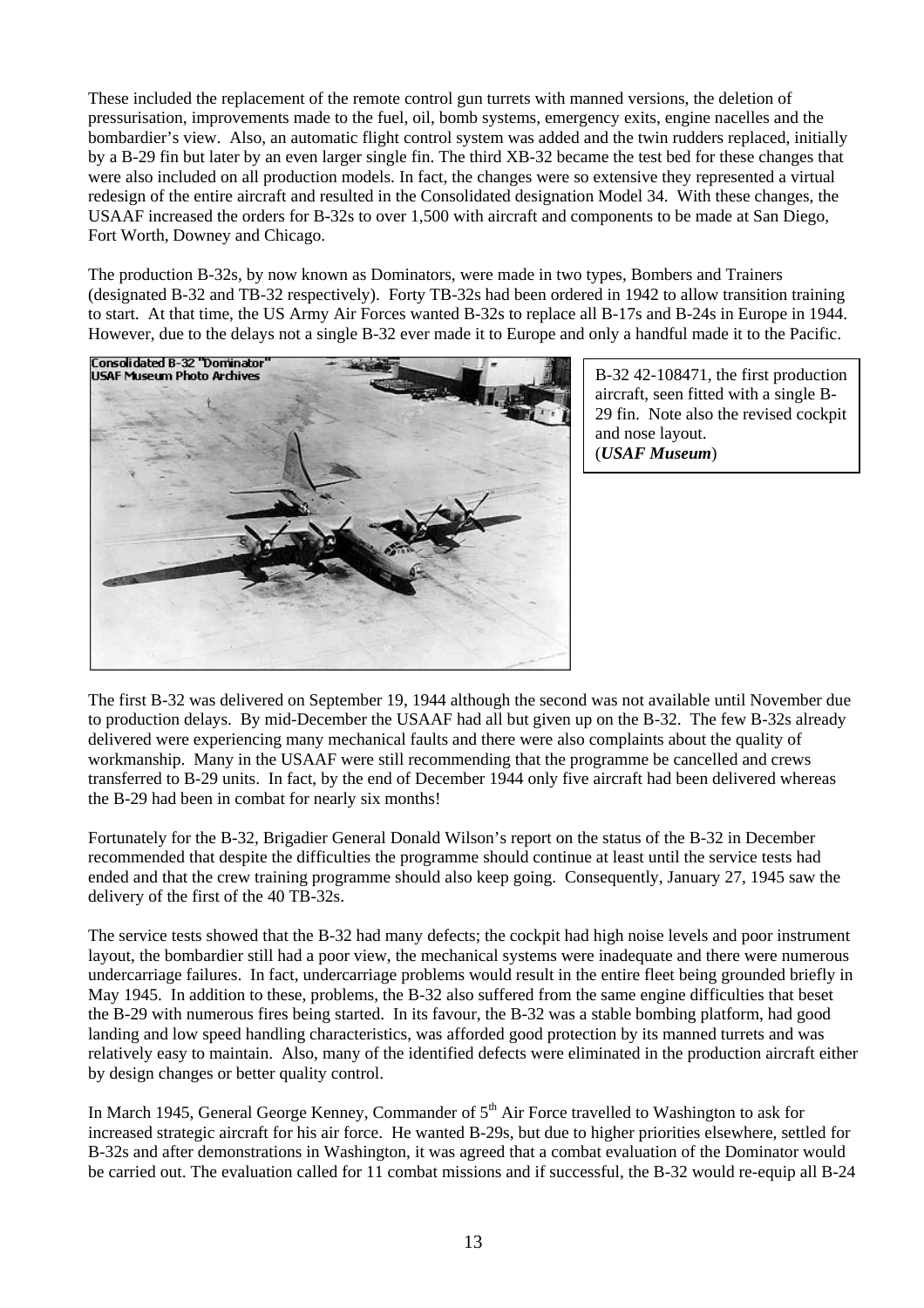groups in the Pacific Theatre of Operations. For the evaluation, three Dominators were assigned to the 386<sup>th</sup> Bomb Squadron (an A-20 unit),  $312^{th}$  Bomb Group,  $5^{th}$  Air Force at Clark field Luzon, Philippines. The B-32s moved to the Philippines during May, with the first bombing mission being flown on the  $29<sup>th</sup>$ . Two B-32s, the "Hobo Queen II" and "The Lady is Fresh", carried out this mission against a Japanese supply depot in Luzon's Cayagan Valley. Each B-32 was loaded with 1,000 lb bombs and bombed from an altitude of 10,000 feet. On June 12, 1945 two B-32s bombed targets against Bataan's Basco airfield, June 13 saw the B-32s bombing Koshun airfield and June 16 saw all three B-32s bombing Taito. The remaining missions of the evaluation were flown against targets in the Philippines, Formosa and against Hainan Island in the Tonkin Gulf also during June.

The test was generally successful so the 386<sup>th</sup> Bomb Squadron began to convert to B-32s although he unit moved to Okinawa on August 13, 1945 before the conversion could be completed. Six more B-32s joined the unit a few days later. Following this move the unit flew photoreconnaissance missions during the uneasy ceasefire period that existed from early on the August 15 until the formal surrender as signed on September 2, 1945.



TB-32s being built at Consolidated's huge Fort Worth plant. Note the faired over nose gun position and lack of upper gun turrets representative of the TB-32s. Note also the final shape fin. (*USAF Museum*)

Despite its brief operational history, the B-32 did gain the, perhaps dubious, distinction of being involved in what was probably the last aerial combat of WWII, despite the fact that this occurred some 3 days into the cease-fire! While undertaking photoreconnaissance missions the B-32s of the 386<sup>th</sup> were attacked by anti aircraft guns and fighters on both August 17 and 18. On the latter mission, Japanese fighters jumped "Hobo Queen II" and another B-32 (42-108578). "Hobo Queen II" and '578' claimed two fighters and "Hobo Queen II" escaped without damage or casualties. However '578' was badly shot up with one photographer and a gunner badly wounded while another photographer Sgt. Anthony J. Marchione was killed.

Following this, other missions passed without incident until tragedy again struck on last B-32 combat mission. This was flown on August 28, 1945 by 4 B-32s. Three took off with no problems but the fourth lost power in No 1 engine during the take off run and skidded off the end of the runway into a coral pit. All thirteen men on board died. The remaining three B-32s completed their mission without interference but, when returning to Okinawa, 42-108528 lost power on two engines. The pilot nursed the B-32 near to a US Navy destroyer where all crew left the stricken plane. Tragically, despite being so close to a destroyer, only 11 of the 13 survived. One man was never found while one died of injuries a short while later – a sad end to the combat career of the plane. Two days later the 386<sup>th</sup> Bomber Squadron was ordered to cease combat operations. Cancellation of the B-32 programme came shortly after on the September 8, 1945 with production being halted on October 12, 1945.

Following this, all flyable aircraft at the Consolidated factory were flown directly to the scrap yard with all partially built B-32s being scrapped in situ. All operational B-32s and TB-32s were scrapped in the years following the war. No B-32 survives today.

In total, 118 B-32s were completed, 3 XB-32s, 75 B-32s and 40 TB-32s, all but one were made at Consolidated's Fort Worth, Texas, factory with one being built at their San Diego, California plant.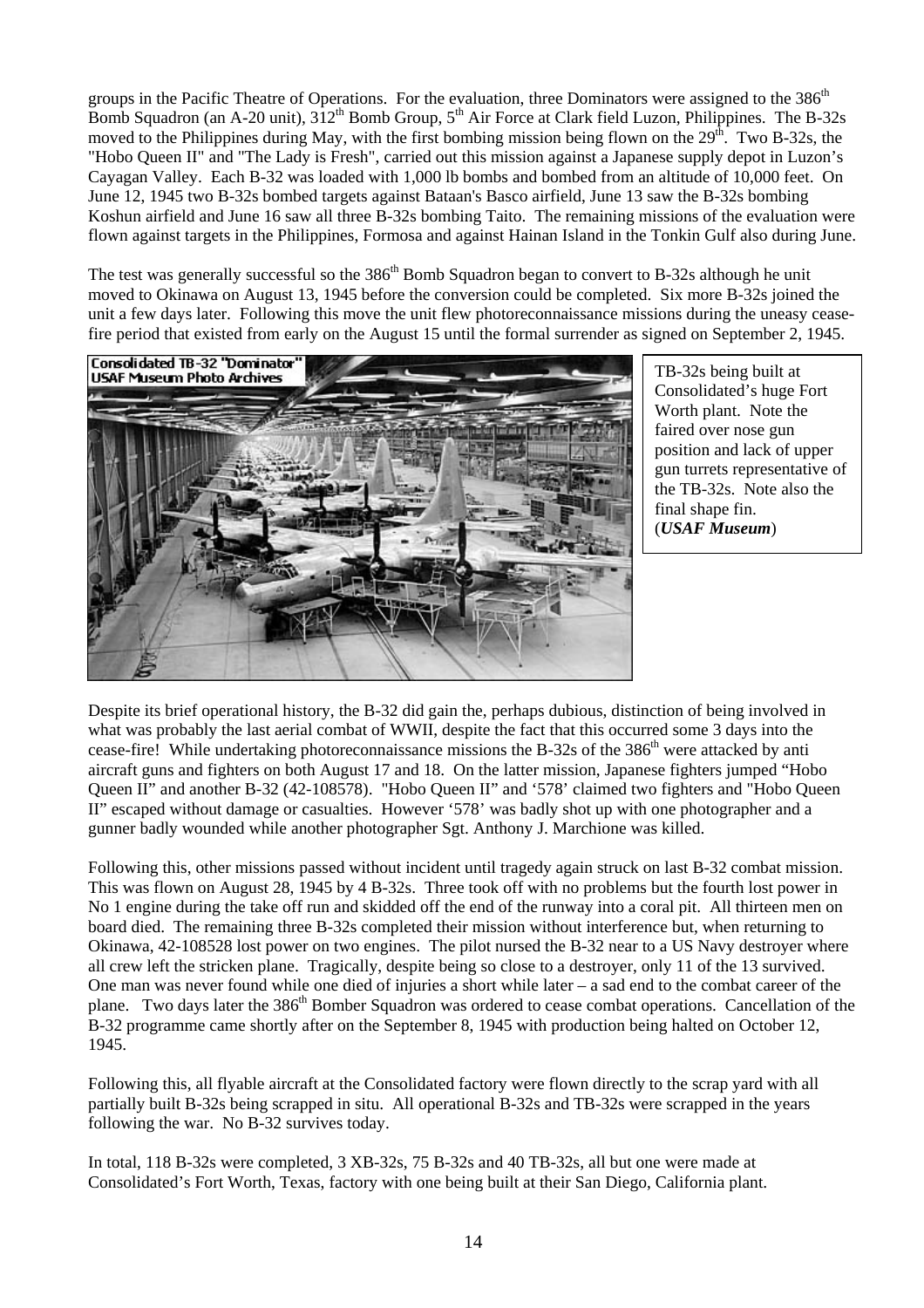So ends the story of the Consolidated B-32. As it happened, it never rivalled the B-29 although this was by no means clear at the start of their development. Had development problems persisted for the B-29 it is quite possible that the B-32 would have eventually been loaned to the RAF to become Washingtons (although given that the Washington was built in Washington State, maybe the B-32 in RAF service would have been called a Texan!).

## **B-32 SPECIFICATIONS**

| Span:           | 135 ft. $0$ in.                                                         |
|-----------------|-------------------------------------------------------------------------|
| Length:         | 82 ft. 1 in.                                                            |
| Height:         | 32 ft. 2 in.                                                            |
| Weight:         | 100,000 lbs. (design gross weight)                                      |
| Armament:       | Ten .50-cal. machine guns plus 20,000 lbs. of bombs (max.)              |
| <b>Engines:</b> | Four Wright R-3350-23 Cyclone radials of 2,200 hp. each (take of power) |
| Crew:           | 10                                                                      |
|                 |                                                                         |

## **PERFORMANCE**

| <b>Maximum</b> speed:   | 357 mph. at 30,000 ft.                     |
|-------------------------|--------------------------------------------|
| <b>Cruising speed:</b>  | $290$ mph.                                 |
| <b>Range:</b>           | $3,000$ miles with $10,000$ lbs. bomb load |
| <b>Service Ceiling:</b> | 30.700 ft.                                 |



B-32 42-108532, 'Hobo Queen II' photographed on Okinawa circa September 1945. This was one of the two B-32s that took part in what was probably the last aerial encounter of WWII. Note the 5<sup>th</sup> AF badge applied to the fin, this was added after the cease-fire in preparation for the plane's return to the US. Hobo Queen II never did return. She was seriously damaged when her nose wheel collapsed on October 10, 1945, finally being broken up on Okinawa in May 1946. (*Ken Beyer*)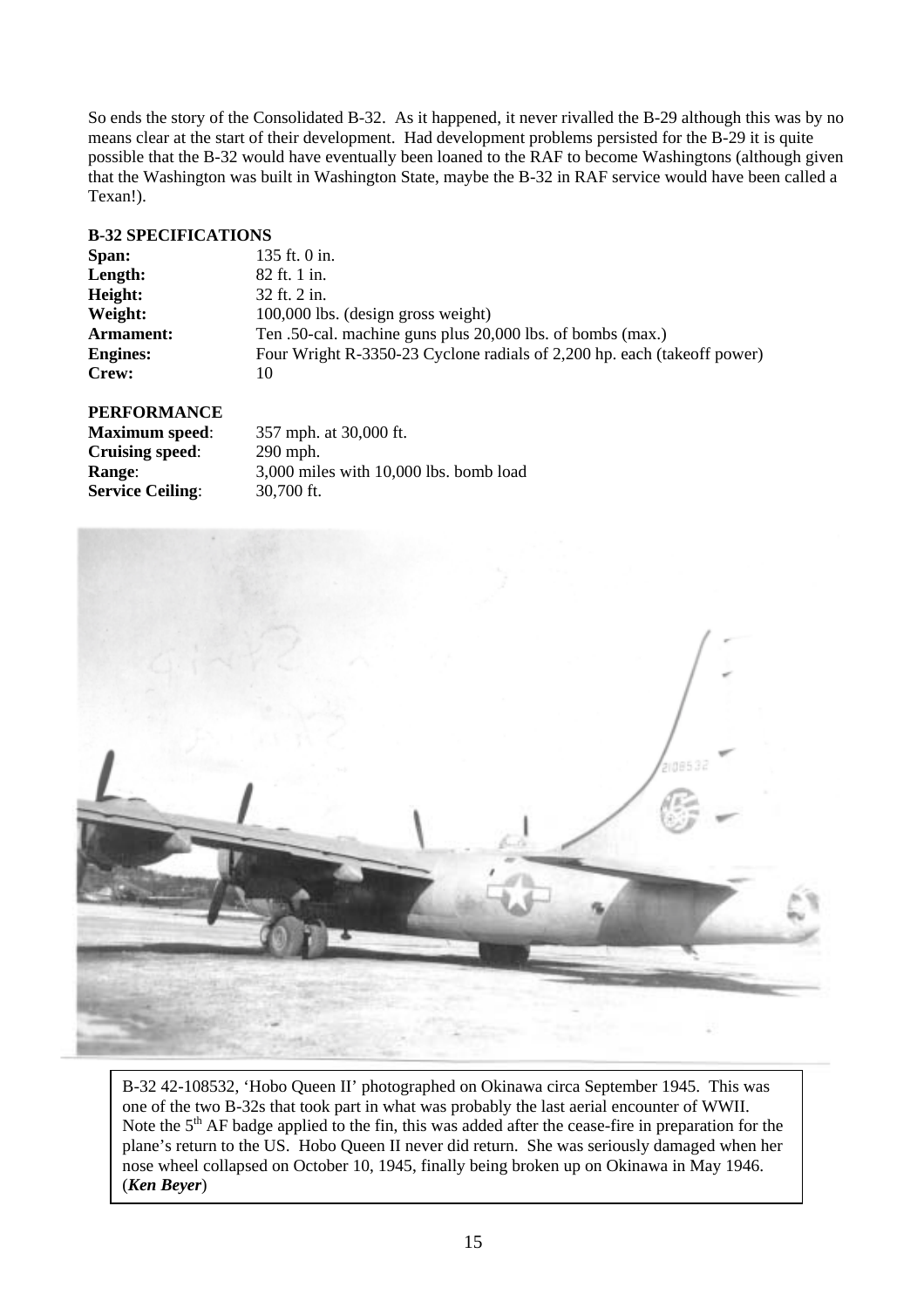# **Contacts**

## **New Contacts:**

John Care 149 Squadron Pilot

A list of those people who have made contact with me – if you wish to contact any of them, let me know and I will pass on your request:

| David         | Alexander      | <b>ASF</b> Marham                                    |
|---------------|----------------|------------------------------------------------------|
| Roy           | Arnold         | 44 Squadron Air Gunner                               |
|               |                |                                                      |
| Phil          | <b>Batty</b>   | 44 Squadron Signaller                                |
| Gerry         | Beauvoisin     | 57 Squadron Air Gunner                               |
| Ray           | <b>Belsham</b> | <b>ASF Engine Fitter Marham</b>                      |
| Joe           | <b>Bridge</b>  | Webmaster, RAF Marham Website                        |
| Jeff          | <b>Brown</b>   | 149 Squadron Air Gunner                              |
| William       | <b>Butt</b>    | 115 Squadron Crew Chief                              |
| Katie         | Chandler       | Widow of Vern Chandler, A/C 44-69680 (WF437)         |
| Pat           | Chandler       | Daughter of Vern Chandler, A/C 44-69680 (WF437)      |
| <b>Brian</b>  | Channing       | 149 Squadron Navigator                               |
| <b>Bob</b>    | Cole           | 149 Squadron Electrical Fitter (WF498)               |
| Terry         | Collins        | XV Squadron Engine Fitter                            |
| Doug          | Cook OBE       | 44 Squadron Co-Pilot (WF508)                         |
| John (Buster) | Crabbe         | 207 Squadron Crew Chief                              |
| Don           | Crossley       | 90 Squadron Signaller                                |
|               |                |                                                      |
| Bernard       | Davenport      | 90 Squadron Air Gunner                               |
| Mike          | Davies         | 90 Squadron Air Gunner                               |
| Keith         | Dutton         | 90 Squadron Air Gunner                               |
| Ken           | Firth          | 44 Squadron Air Gunner                               |
| Charles       | <b>Fox</b>     | Bombardier 42-94052 (WF444)                          |
| Dave          | Forster        | <b>Researching RAF ELINT Squadrons</b>               |
| John          | Forster        | 207 Squadron / WCU Air Gunner                        |
| John          | Francis        | 192 Squadron Engine Fitter                           |
|               | Francis        |                                                      |
| Ray           |                | 57 Squadron Association                              |
| Gordon        | Galletly       | 44 Squadron Navigator / Bombardier                   |
| Norman        | Galvin         | XV Squadron Engine Fitter                            |
| Alan          | Gamble         | 90 Squadron Radio Operator                           |
| <b>Brian</b>  | Gennings       | Ground Maintenance Hanger                            |
| <b>Bob</b>    | Goater         | XV Squadron Instrument NCO                           |
| Tony          | Goodsall       | 90 Squadron Air Gunner                               |
| Ken           | Harding        | 44 Squadron Signaller                                |
| Roy           | Hild           | Pilot 42-94052 (WF444)                               |
| Tony          | Hill           | Archivist P&EEE Shoeburyness                         |
| Julian        | Horn           | <b>RAF Watton Website</b>                            |
| Henry         | Horscroft      | 44 Squadron Association                              |
| <b>Brian</b>  | Howes          | 115 Squadron                                         |
| John          | Howett         | A/C 44-61688 (WF498)                                 |
| Ernest        | Howlett        | 44 Squadron Engine Fitter (WF512)                    |
| Paul          | Hunt           | Flight Engineer $42-65274$ with $40^{th}$ BG (WF442) |
|               |                |                                                      |